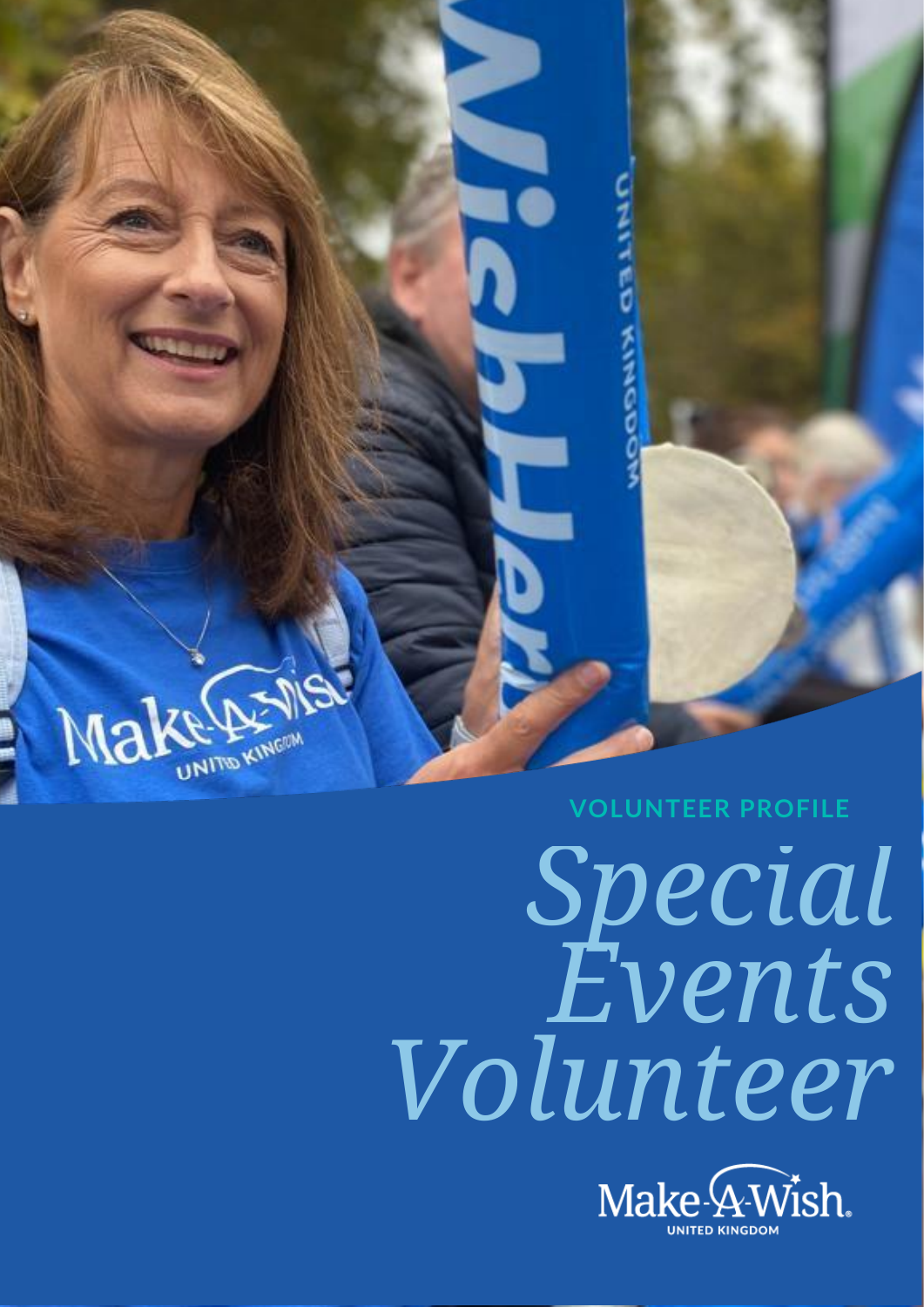

# **Volunteer Role Description** Special Events Volunteer

**More than 60,000 children in the UK have been diagnosed with a critical condition, changing their lives and the lives of their families forever.** For them, the joy of childhood is brought to an abrupt end, with treatment, hospital appointments and sleepless nights taking over.

The power of a wish revives a childhood stolen by critical illness. It brings light and joy to children and their loved ones and leaves a profound and lasting impact on all their lives.

But we can't be that light for everyone. It takes an army of volunteers like you to help these children feel like children again. Together, we have the power to **#LightUpTheDarkness.**

## **WHAT WILL I BE DOING?**



As a **Special Events Volunteer**, you will support our special events which help raise crucial funds to grant life-changing wishes for children with critical illnesses. Make-A-Wish UK's high-end balls and galas have always been a highlight of our events calendar, raising hundreds of thousands of pounds and you could be supporting either pre-event with planning or on-site during the live event. You will also be supporting with other events on Make-A-Wish UK's behalf, such as golf days.

# **HOW WILL I BE SUPPORTED?**



You will have an allocated contact at Make-A-Wish UK who will brief you, provide on-site training and ongoing support to help you succeed in this role. You will also have contact with our Special Events Team and our Volunteering Team

We will ensure you have the training and tools required to deliver your role and will regularly be seeking your feedback to ensure that we can deliver the support you need.

# **WHAT ARE MY CORE TASKS?**

Using the Make-A-Wish values of **Be Magical**, **Be Inclusive** and **Be Inspired** you will:

- Use your organisational skills and ability to network to create exciting, magical and inclusive experiences for our event guests
- **Pre-event support:**
	- o Auction prize sourcing
		- Identify and source high-end auction prizes free of charge or at cost price either through your own networks or through your ability to search for opportunities online
	- o Goody bag sourcing
		- Identify and source premium gifts free of charge e.g.candles, luxury chocolate, gift bags
- **Live event support:**
	- o Venue set up and take down
	- o Guest check-in
	- o Selling raffle tickets
	- o Spotting bidders during the live auction
	- o Taking payment details and processing payments on card machines

Make-A-Wish Foundation® UK Registered Address: Make-A-Wish Foundation UK, Seventh Floor, Thames Tower, Station Road, Reading RG1 1LX make-a-wish.org.uk 01276 40 50 60 Charity Registration No. (England and Wales) 295672 / (Scotland) SC037479 Company Registration No. 2031836

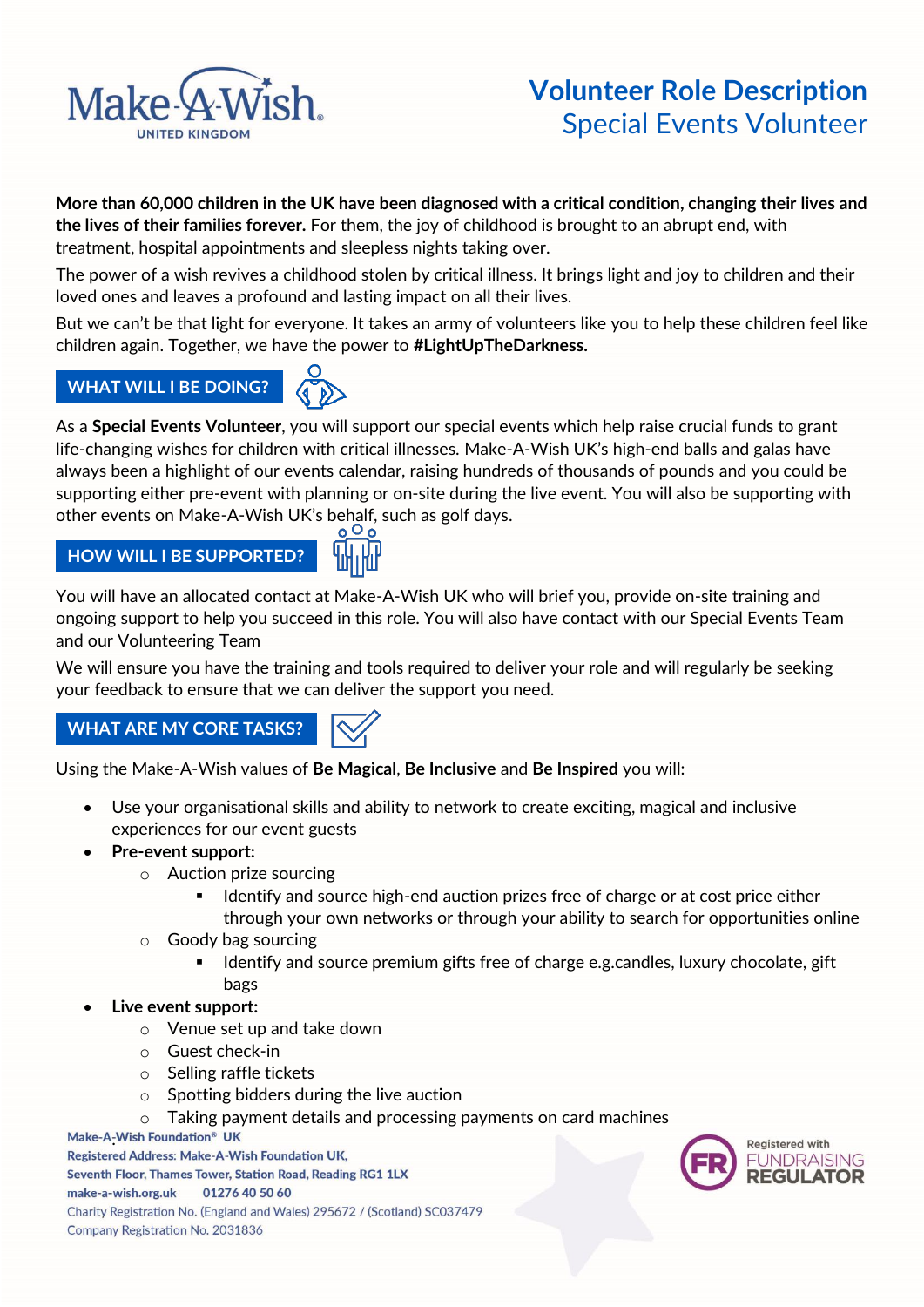

#### **WHAT SKILLS/ATTRIBUTES DO I NEED?**

No prior experience is required but previous experience of special events or attending high value events as a guest, volunteer or employee would be advantageous.

We are looking for someone who:

- Is confident in approaching businesses and organisations to ask for donations; both by phone and through email and creating a positive supporter experience
- Is comfortable interacting with others to create the best experience possible for our guests; this will include our high value donors and may include celebrities
- Is organised and able to think on their feet if needed
- Is flexible, self-motivated, energetic, enthusiastic and passionate about the work of Make-A-Wish UK

# **HOW MUCH TIME DO I NEED TO COMMIT?**

Pre-event preparation for an event can be flexible around your commitments and we look for prizes/goody bag items to be sourced throughout the year. On-site support will depend on the times of the event, but may involve volunteering late into the evening.

#### **WHERE WILL I BE BASED?**

This volunteer role can be done flexibly and from home in terms of the pre-event support. You will need access to the internet and a suitable device with appropriate security to complete from home. On-site support will depend on the location of the event. Travel expenses to events will be re-imbursed.

#### **WHAT DO I GAIN?**



You will be helping to raise valuable funds that make the wishes of critically ill children and young people come true and making a difference not just to their lives, but to that of their family members. A wish builds resilience, confidence, hope and aspirations within the wish child, as well as creating lasting memories. Through supporting our special events you will also be helping to raise the profile of Make-A-Wish UK which will help us to reach more children and communities. In addition, you will:

- Be part of the national Make-A-Wish team and community
- Be impactful, by using your own skills and expertise and develop new skills and knowledge
- Receive the training and support to empower you to deliver

## **HOW DO I FIND OUT MORE?**



If this role sounds like you why not complete our volunteer application form. If you have any questions please email [volunteering@makeawish.org.uk](mailto:volunteering@makeawish.org.uk) and we will get back to you.

**All volunteer roles are subject to an informal interview and two satisfactory references.**

Make-A-Wish Foundation® UK Registered Address: Make-A-Wish Foundation UK, Seventh Floor, Thames Tower, Station Road, Reading RG1 1LX make-a-wish.org.uk 01276 40 50 60 Charity Registration No. (England and Wales) 295672 / (Scotland) SC037479 Company Registration No. 2031836